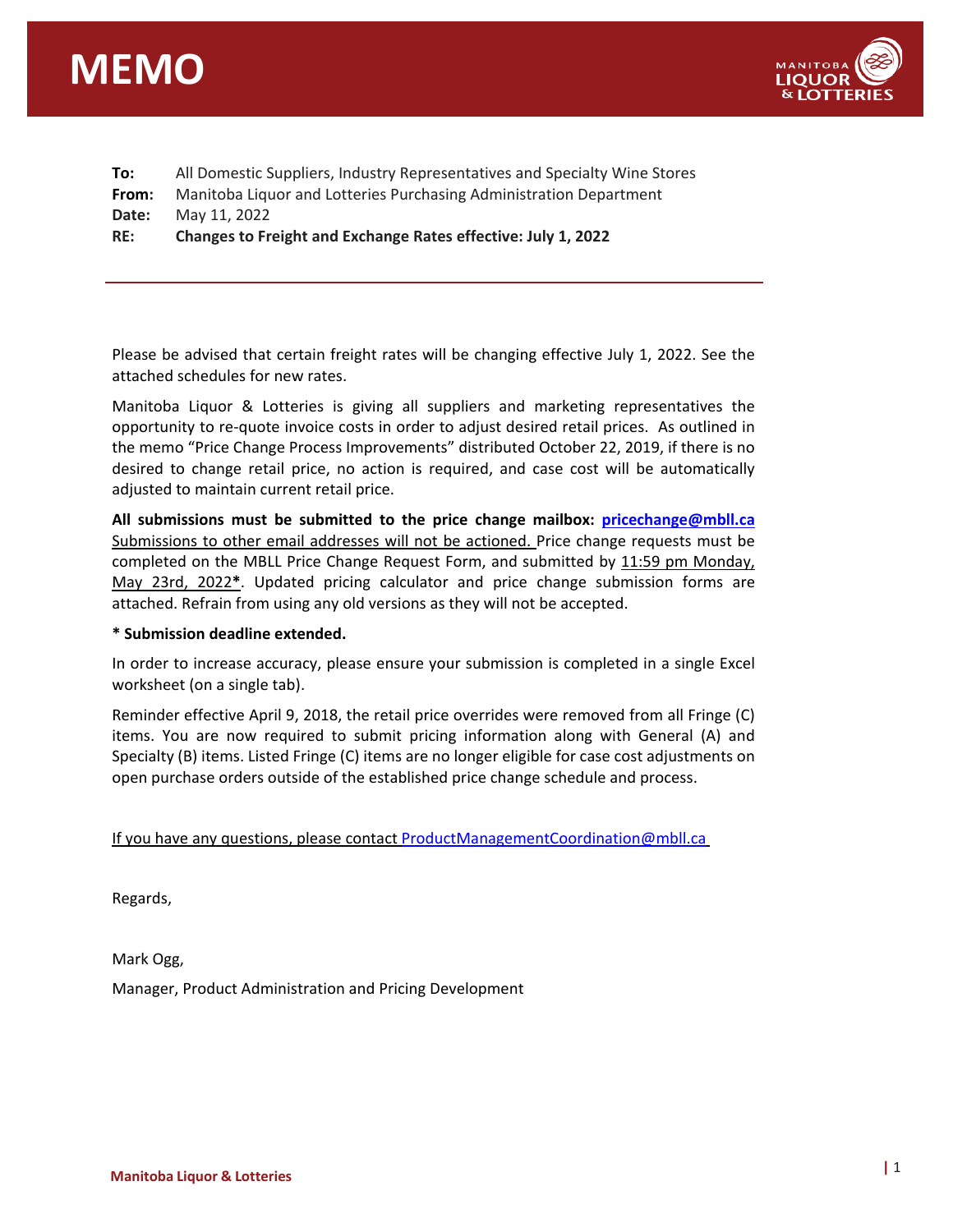# **STANDARD DOMESTIC FREIGHT RATES**

### *Effective: July 1, 2022* **(Subject to change without notice)**

| <b>ZONES</b>    | F.O.B. POINT                               | <b>RATE PER</b><br><b>LITRE</b> |
|-----------------|--------------------------------------------|---------------------------------|
| Quebec Zone 1   | MONTREAL / POINTE CLAIRE                   | $$0.42*$                        |
| Quebec Zone 2   | MONTREAL / WINE TOTES                      | \$0.40                          |
| Quebec Zone 3   | MONTREAL - SAQ & MISC.                     | $$0.59*$                        |
| Quebec Zone 4   | VALLEYFIELD                                | \$0.44                          |
| Ontario Zone 1  | <b>BRAMPTON - BACARDI</b>                  | \$0.39                          |
| Ontario Zone 2  | <b>HAMILTON / NIAGARA</b>                  | $$0.47*$                        |
| Ontario Zone 3  | TORONTO / MISSISAUGA - Constellation       | \$0.39                          |
| Ontario Zone 4  | WINDSOR / WALKERVILLE, CORBY               | \$0.50                          |
| Ontario Zone 5  | WINONA / GRIMSBY                           | \$0.50                          |
| Ontario Zone 6  | <b>ONTARIO MISC</b>                        | $$0.80*$                        |
| Alberta Zone 1  | EDMONTON / ST. ALBERT                      | \$0.18                          |
| Alberta Zone 2  | CALGARY                                    | \$0.18                          |
| Alberta Zone 3  | <b>LETHBRIDGE</b>                          | \$0.30                          |
| B.C. Zone 1     | B.C. MISC. - SUMAC, OKANAGAN CONSOLIDATION | \$1.43                          |
| B.C. Zone 2     | <b>OLIVER - Constellation</b>              | \$0.38                          |
| B.C. Zone 3     | VANCOUVER - BCLDB, MISCELLANEOUS           | $$0.38*$                        |
| B.C. Zone 4     | VANCOUVER - MARK ANTHONY                   | $$0.38*$                        |
| B.C. Zone 5     | VANCOUVER - HILLEBRAND WESTLINK            | $$0.38*$                        |
| Atlantic Zone 1 | <b>ATLANTIC PROVINCES</b>                  | \$1.34                          |
| Manitoba Zone 1 | <b>WETT SALES WAREHOUSE</b>                | \$0.00                          |

#### **\* Change in rate**

The following ship points do not have standard rates. Retails will be based on estimates for each purchase order issued.

- Ontario Bloomfield Exworks
- Ontario Concord FCA
- Saskatchewan Saskatoon

- Regina

- Any New Locations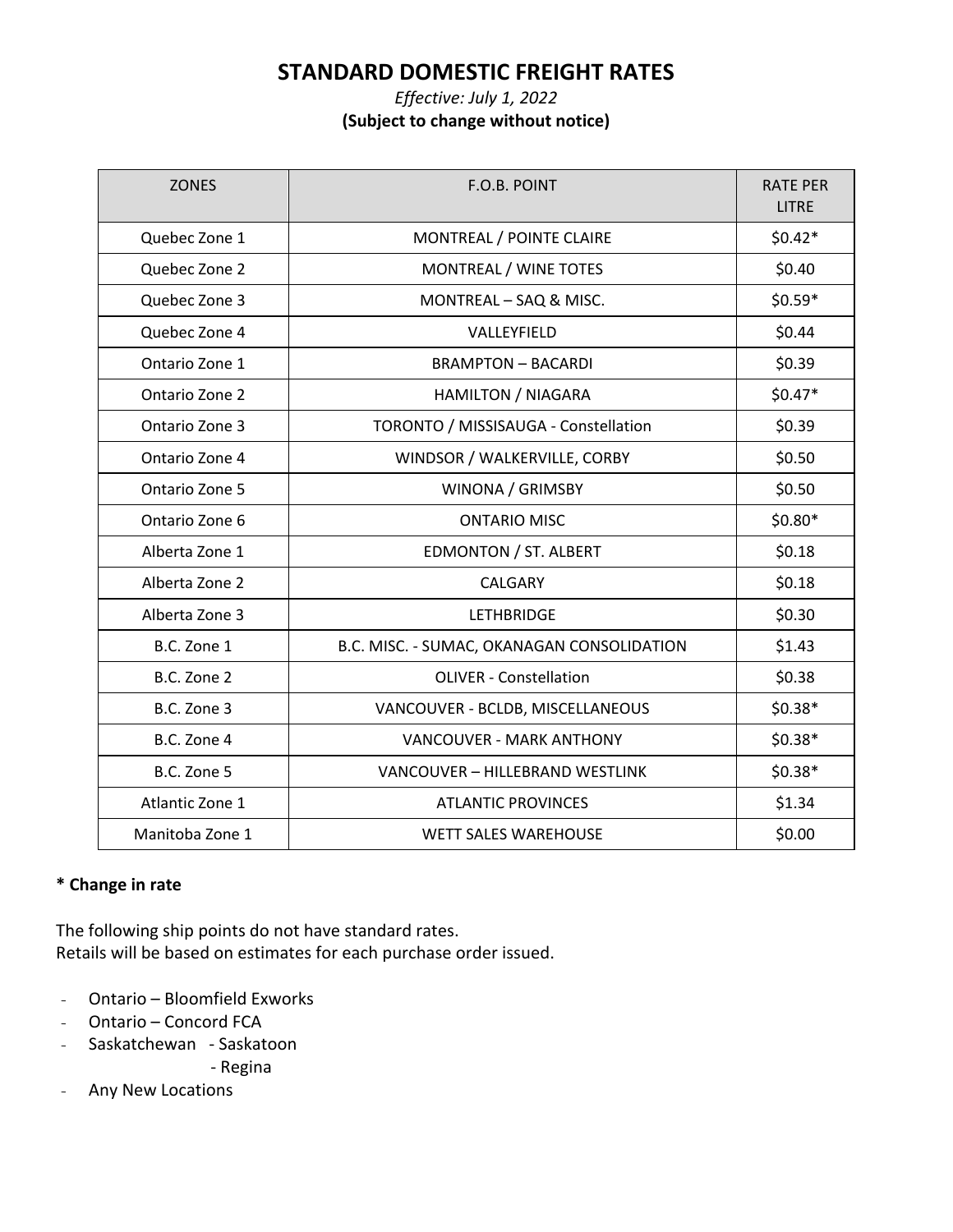# **IMPORT FREIGHT RATES PER LITRE**

# **UNITED STATES**

*Effective: July 1, 2022*

| <b>LOCATION</b>                     | <b>RATE PER LITRE FOR PRICING PURPOSES</b> |
|-------------------------------------|--------------------------------------------|
| <b>ARKANSAS - Fort Smith</b>        | $$0.52*$                                   |
| CALIFORNIA - Modesto - Gallo        | \$0.68                                     |
| <b>CALIFORNIA - American Canyon</b> | $$0.79*$                                   |
| <b>ILLINOIS</b>                     | $$0.38*$                                   |
| <b>INDIANA</b>                      | \$0.52                                     |
| <b>KENTUCKY</b>                     | \$0.61                                     |
| <b>MAINE</b>                        | \$0.86                                     |
| <b>MARYLAND</b>                     | \$0.78                                     |
| <b>MICHIGAN</b>                     | \$0.28                                     |
| <b>MINNESOTA</b>                    | $$0.29*$                                   |
| <b>MISSOURI</b>                     | $$1.67*$                                   |
| <b>NEW JERSEY</b>                   | $$1.09*$                                   |
| <b>NEW YORK</b>                     | $$1.48*$                                   |
| OHIO                                | \$0.63                                     |
| PENNSYLVANIA                        | \$0.35                                     |
| <b>TENNESSEE</b>                    | $$0.87*$                                   |
| <b>WASHINGTON</b>                   | \$1.75                                     |
| <b>WISCONSIN</b>                    | $$1.09*$                                   |

#### **\* Change in rate**

The following ship points do not have standard rates. Retails will be based on estimates for each purchase order issued.

- Florida Miami
- South Dakota
- Any New Locations
- **NOTE: Rates are subject to change without notice**